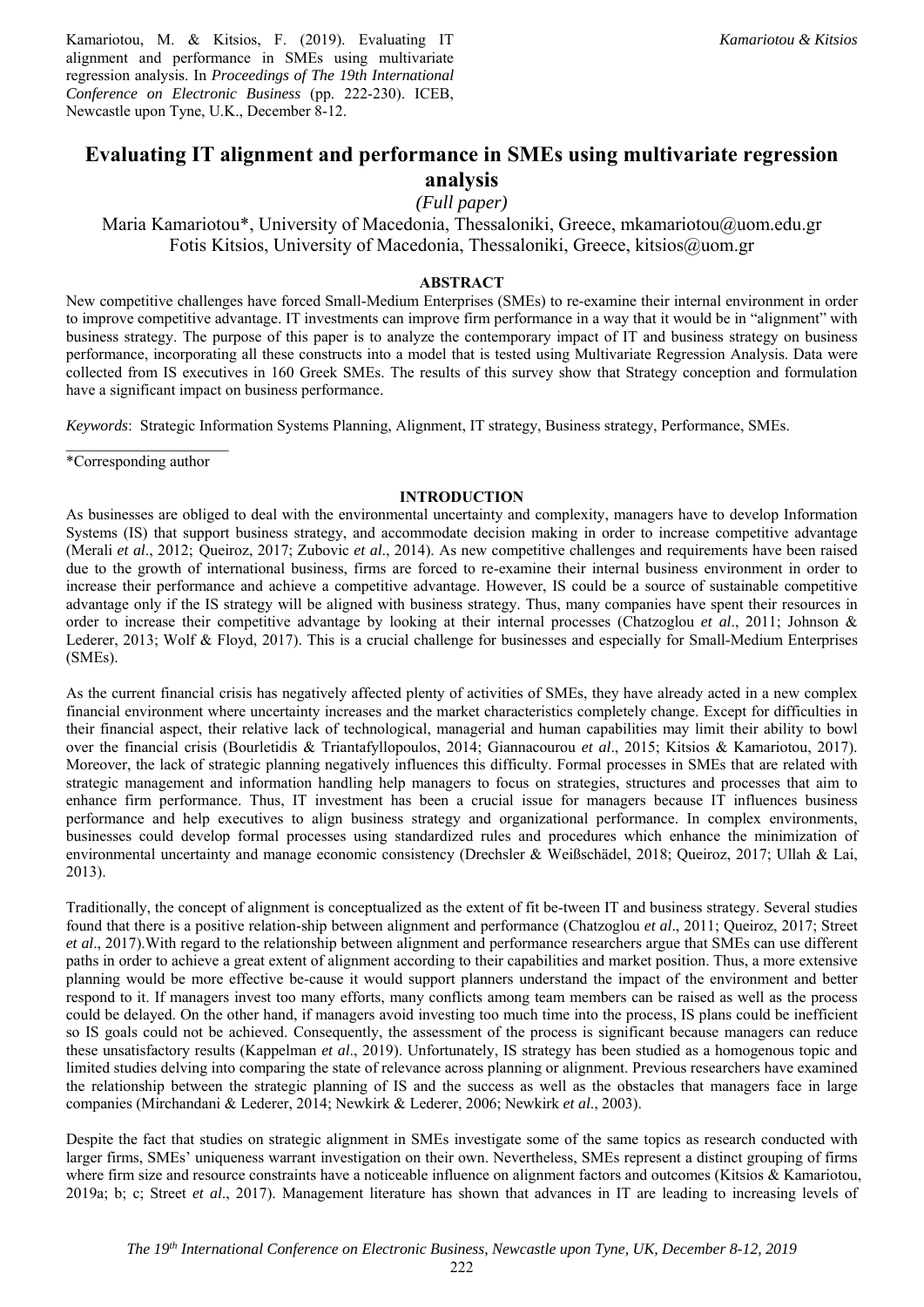adoption and use of IT in SMEs and are pushing technology further and further into SMEs processes and operations. Because many competitors and suppliers now use IT in their operations, executives (and researchers) need to be aware of how the alignment of business and IT strategies impacts firms (Spinelli *et al*., 2013; Street *et al*., 2017). Therefore, the purpose of this paper is to analyze the contemporary impact of IT and business strategy on business performance, incorporating all these constructs into a model that is tested using Multivariate Regression Analysis.

The structure of this paper is as following: after a brief introduction to this field, the next section includes the theoretical background regarding the SISP process and business performance. Section 3 describes the methodology, while Section 4 shows the results of the survey. Finally, Section 5 discusses the results and concludes the paper.

## **THEORETICAL BACKGROUND**

As the current financial crisis has negatively affected plenty of activities of the family businesses, they have already acted in a new complex financial environment where uncertainty increases and the market characteristics completely change. Financial barriers, as well as the lack of technological, managerial and human capabilities may limit their ability to deal with the financial crisis (Bourletidis *et al*., 2014; Vassiliadis & Vassiliadis, 2014). Moreover, the lack of strategic planning negatively influences this difficulty. Formal processes in SMEs that are related with strategic management and information handling help managers to focus on strategies, structures and processes that aim to enhance firm performance. In complex environments, businesses should develop formal processes using standardized rules and procedures which enhance the minimization of environmental uncertainty and manage economic consistency. Formalization supports the development of frameworks that require both communication among the individuals and sharing of new information. Moreover, it encourages the transformation of new ideas into real plans using flexible structures. In this way, the level of innovation in the organization is increased (Giannacourou *et al*., 2015; Siakas *et al*., 2014).

There is a lack of strategic planning and formal processes in SMEs and they use IS ineffectively because they cannot align business and IT strategy. Researches have thoroughly implemented in this research area so that managers could understand the relationship between strategic alignment and the business value of using IT. The results of these investigations show that researchers have determined the following types of alignment between business and IS strategy and structure. The first type presents business alignment between business strategy and structure. The second type concerns IS alignment and discusses issues such as alignment between IS strategy and structure. Finally, the third type is a cross-dimension alignment which involves either alignment between business structure and IS strategy or business strategy and IS structure. Researchers claim that the alignment between organizational perspectives such as strategy, structure, management processes, individual roles and skills with technology can help to increase value in businesses, IS effectiveness and business performance (Suh *et al*., 2013).

The accomplishment of a high degree alignment between IT and organizational objectives has been mentioned as one of the important issues for IS managers (Reich & Benbasat, 2000). In this view both the organization and IT are consolidated, developing services with the support of IT so that businesses could effectively achieve their goals. Strategic IT alignment is unique for each business because it includes business and IT knowledge that are unique resources for each business in order to help business to achieve its objectives, (Kearns & Lederer, 2003; Kitsios & Kamariotou, 2016; Mithas *et al*., 2011).

Researchers widely argue that the process of alignment is important for businesses for many reasons. First of all, alignment helps businesses to effectively identify the role of IT which efficiently helps the business to achieve its objectives. Second, another benefit is that alignment encourages businesses to improve both their business scope and their infrastructure by meliorating the relationship be-tween business aspects and IT. Researchers claim that the present alignment models are mostly business-driven rather than IT-driven. As a result, researchers should mostly focus on IT in order to determine the most suitable way in which technology can support the organization. Businesses require to know as well as to make their business strategy clear, so the use of IT can support this effort (Ullah & Lai, 2013).

Although the contribution of alignment methodologies has been mentioned, the following challenges incommode many businesses to align IT with business strategy. First, many decisions about IT are made by business executives who are not aware about IT. This obstacle leads to the organization being misaligned. Another challenge concerns IT executives who are not aware about the business objectives and often cannot realize the needs of business decisions. Finally, business and IT executives are conflicted and they do not trust each other. This influences negatively their relationship and consequently the business competence (Peppard & Ward, 2004; Piccoli & Ives, 2005; Rathman *et al*., 2004; Ullah & Lai, 2013).

The findings of surveys which study the influence of Strategic Information Systems Planning (SISP) phases on success conclude that IS executives focused their efforts on the Strategic Conception phase. Although planners concentrate their efforts on this phase, they cannot determine the suitable alternative strategies. As a result, their efforts do not positively influence SISP success. So, they cannot achieve their objectives. The most common problems which have been affected the SISP process are the lack of involvement and the failure to apply strategic IS plans. Executives cannot be committed to the plan, consequently the members of the team have difficulties to implement the IS strategy. Moreover, results show that executives understand that the Implementation phase is difficult and significant, so they concentrate on this phase (Lederer & Sethi, 1991; Newkirk & Lederer, 2006; Newkirk *et al*., 2003; Premkumar & King, 1994; 1991; Zubovic *et al*., 2014).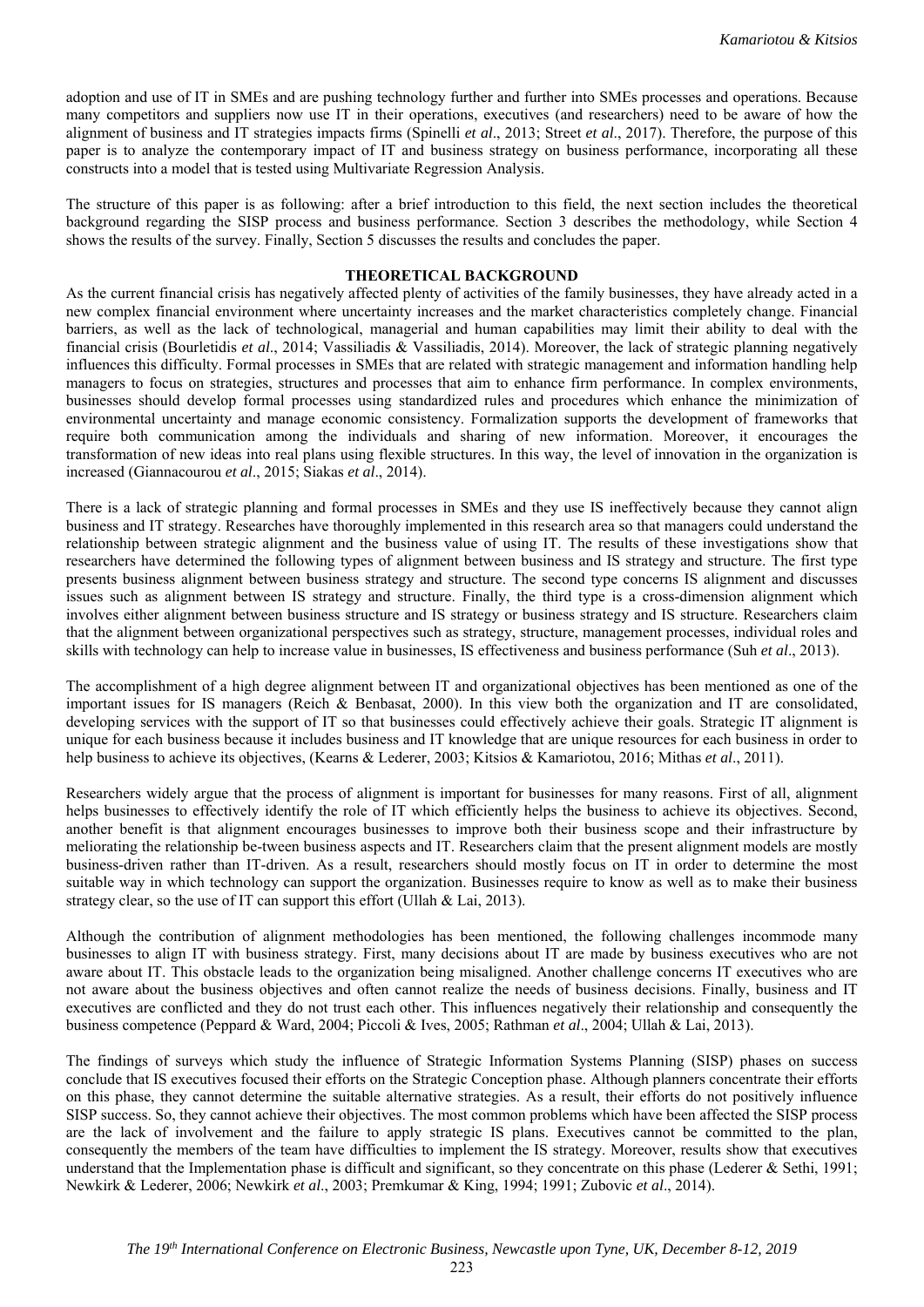Findings from previous surveys indicate that many managers put too much efforts to SISP process while others too little. When managers invest too much efforts, the process could be confused, delayed or its implementation is prevented. When managers avoid investing too much time to the process, the implemented plans could be inefficient so the objectives could not be achieved. Consequently, the assessment of the process is significant because managers can reduce these unsatisfactory results. Findings conclude that managers concentrate more on Strategy Conception and Strategy Implementation and they do not invest time on Strategic Awareness and Situation Analysis and as a result the implemented plans are ineffective and unsuccessful and they do not meet the objectives (Brown, 2010; Newkirk & Lederer, 2006; Newkirk *et al*., 2003). Moreover, when managers concentrate on the implementation of the process, they may achieve shorter SISP horizons but the strategic goals cannot be met. Executives do not focus on what strategic objectives really concern and how they can increase value to the business because they invest time on the horizon of the project and on minimizing its cost due to limited IT budget (Brown, 2010). Table 1 presents the phases of SISP process and Table 2 the dimensions of SISP success.

| <b>Phases</b>  | <b>Activities</b>                                         | <b>References</b>                    |
|----------------|-----------------------------------------------------------|--------------------------------------|
| Strategic      | Determining key planning issues (SAw1)                    | 2004; Maharaj<br>$\alpha$<br>(Brown, |
| Awareness      | Determining planning objectives (SAw2)                    | Brown, 2015; Mentzas, 1997;          |
|                | Organizing the planning team (Saw3)                       | Mirchandani & Lederer, 2014;         |
|                | Obtaining top management commitment (SAw4)                | Newkirk & Lederer, 2006;             |
| Situation      | Analyzing current business systems (SA1)                  | Newkirk et al., 2008; 2003)          |
| Analysis       | Analyzing current organizational systems (SA2)            |                                      |
|                | Analyzing current information systems (SA3)               |                                      |
|                | Analyzing the current external business environment (SA4) |                                      |
|                | Analyzing the current external IT environment (SA5)       |                                      |
| Strategy       | Identifying major IT objectives (SC1)                     |                                      |
| Conception     | Identifying opportunities for improvement (SC2)           |                                      |
|                | Evaluating opportunities for improvement (SC3)            |                                      |
|                | Identifying high level IT strategies (SC4)                |                                      |
| Strategy       | Identifying new business processes (SF1)                  |                                      |
| Formulation    | Identifying new IT architectures (SF2)                    |                                      |
|                | Identifying specific new projects (SF3)                   |                                      |
|                | Identifying priorities for new projects (SF4)             |                                      |
| Strategy       | Defining change management approaches (SIP1)              |                                      |
| Implementation | Defining action plans (SIP2)                              |                                      |
| Planning       | Evaluating action plans (SIP3)                            |                                      |
|                | Defining follow-up and control procedures (SIP4)          |                                      |

| Table 2: SISP success dimensions |  |  |
|----------------------------------|--|--|
|----------------------------------|--|--|

| <b>Dimensions</b> | <b>Items</b>                                                       | <b>References</b>         |
|-------------------|--------------------------------------------------------------------|---------------------------|
| Alignment         | Maintaining a mutual understanding with top management on the      | (Newkirk & Lederer, 2006; |
|                   | role of IS in supporting strategy (AL1)                            | Newkirk et al., 2003)     |
|                   | Understanding the strategic priorities of top management (AL2)     |                           |
|                   | Identifying IT-related opportunities to support the strategic      |                           |
|                   | direction of the firm (AL3)                                        |                           |
|                   | Aligning IS strategies with the strategic plan of the organization |                           |
|                   | (ALA)                                                              |                           |
|                   | Adapting the goals/objectives of IS to changing goals/objectives   |                           |
|                   | of the organization (AL5)                                          |                           |
|                   | Educating top management on the importance of IT (AL6)             |                           |
|                   | Adapting technology to strategic change (AL7)                      |                           |
|                   | Assessing the strategic importance of emerging technologies        |                           |
|                   | (AL8)                                                              |                           |
|                   |                                                                    |                           |
|                   |                                                                    |                           |
|                   |                                                                    |                           |
|                   |                                                                    |                           |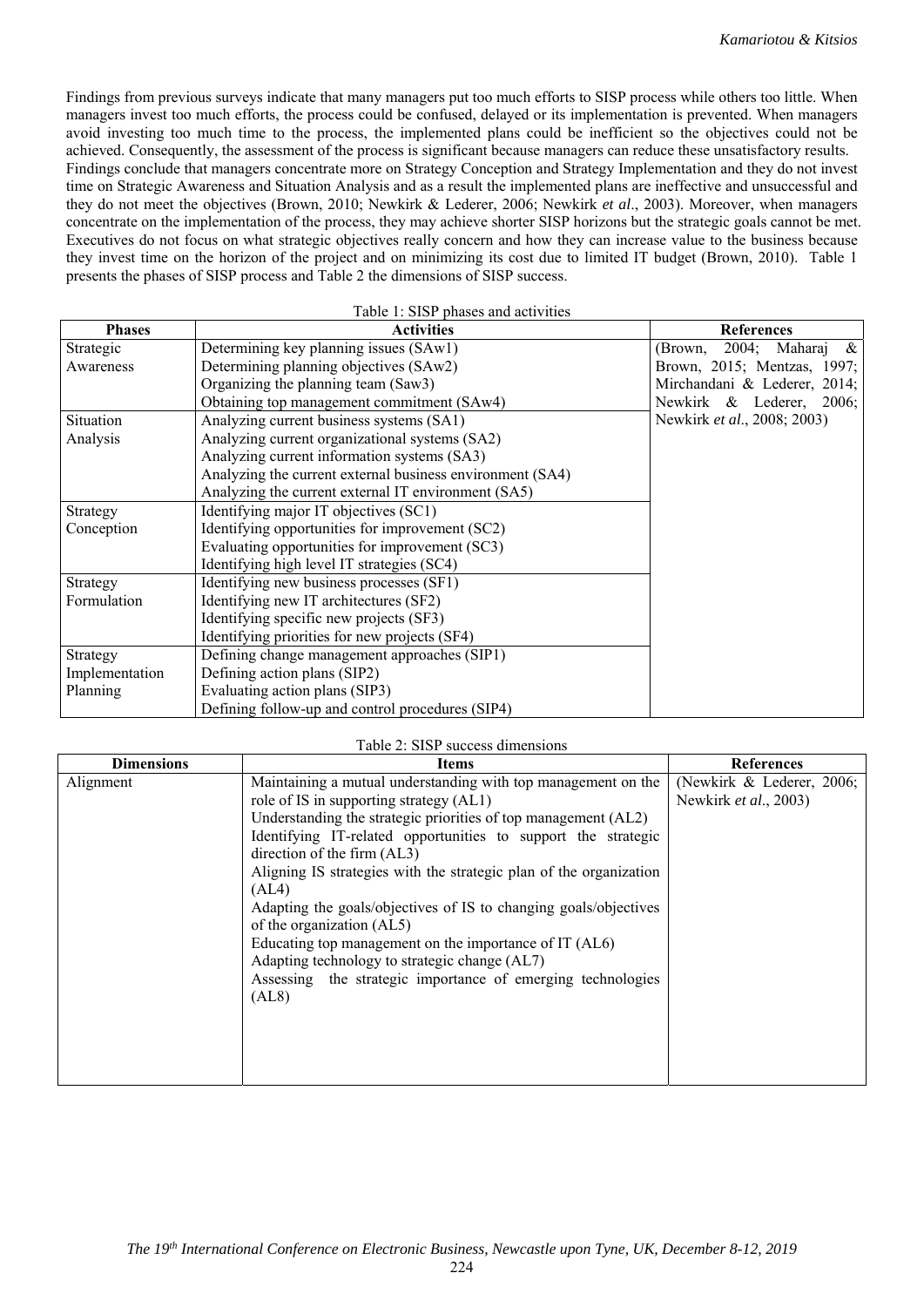| Analysis     | Identifying opportunities for internal improvement in business<br>processes through IT (AN1)<br>Maintaining an understanding of changing organizational<br>processes and procedures (AN2)<br>Generating new ideas to reengineer business processes through<br>IT $(AN3)$<br>Understanding the information needs through subunits (AN4)<br>Understanding the dispersion of data, applications, and other<br>technologies throughout the firm (AN5)<br>Development of a "blueprint" which structures organizational<br>processes (AN6)<br>Improved understanding of how the organization actually<br>operates (AN7)<br>Monitoring of internal business needs and the capability of IS to<br>meet those needs (AN8) |  |
|--------------|------------------------------------------------------------------------------------------------------------------------------------------------------------------------------------------------------------------------------------------------------------------------------------------------------------------------------------------------------------------------------------------------------------------------------------------------------------------------------------------------------------------------------------------------------------------------------------------------------------------------------------------------------------------------------------------------------------------|--|
| Cooperation  | Developing clear guidelines of managerial responsibility for plan<br>implementation (CO1)<br>Identifying and resolving potential sources of resistance to IS<br>plans (CO2)<br>Maintaining open lines of communication with other departments<br>(CO3)<br>Coordinating the development efforts of various organizational<br>subunits (CO4)<br>Establishing a uniform basis for prioritizing projects (CO5)<br>Achieving a general level of agreement regarding the<br>risks/tradeoffs among system projects (CO6)<br>Avoiding the overlapping development of major systems (CO7)                                                                                                                                 |  |
| Capabilities | Ability to identify key problem areas (CA1)<br>Ability to anticipate surprises and crises (CA2)<br>Flexibility to adapt to unanticipated changes (CA3)<br>Ability to gain cooperation among user groups for IS plans<br>(CA4)                                                                                                                                                                                                                                                                                                                                                                                                                                                                                    |  |

The results indicate that executives should pay attention to implementing Situational Analysis with greater meticulousness, so they can apply Strategy Conception and Strategy Implementation Planning with greater agility rather than now. Planners should analyze their current business systems, organizational systems, IS, as well as business environment and external IT environment. If planners understand those elements they can improve the result of the planning process excluding the increased time and cost which the process is needed. When executives understand the environment, they can determine important IT objectives and opportunities for improvement, they can evaluate them in order to define high level IT strategies in their business' strategy conception (Kamariotou *et al*., 2018; Mirchandani & Lederer, 2014; Zubovic *et al*., 2014).

The productiveness of internal processes is increased by the use of IT supporting the competitiveness of the organization to secure rare resources and to operate as a modulator against changes. An information processing is necessary to high-light limiting coordination costs, increasing inner control, improving the productiveness of internal methods, minimizing both costs of functions and costs of handling data. Finally, the use of IT helps the business to boost the relationship with customers by learning more about their needs. The use of IT help the business to reduce uncertainty as it is able to concentrate more on quickly changing consumer demands and reduce response times, increasing firm performance. As a result, customers are satisfied and conduce to the increase of firm performance. It also allows the business to develop differential products that customers need or to provide more efficient services when business offers their existing products (Fairbank *et al*., 2006).

After the analysis of previous surveys, this study examines the relationship be-tween profitability and the SISP phases, Strategic Awareness, Situation Analysis, Strategy Conception, Strategy Formulation and Strategy Implementation. The aim of this survey is the association of two important topics relationship constitutes a challenge for further research. Based on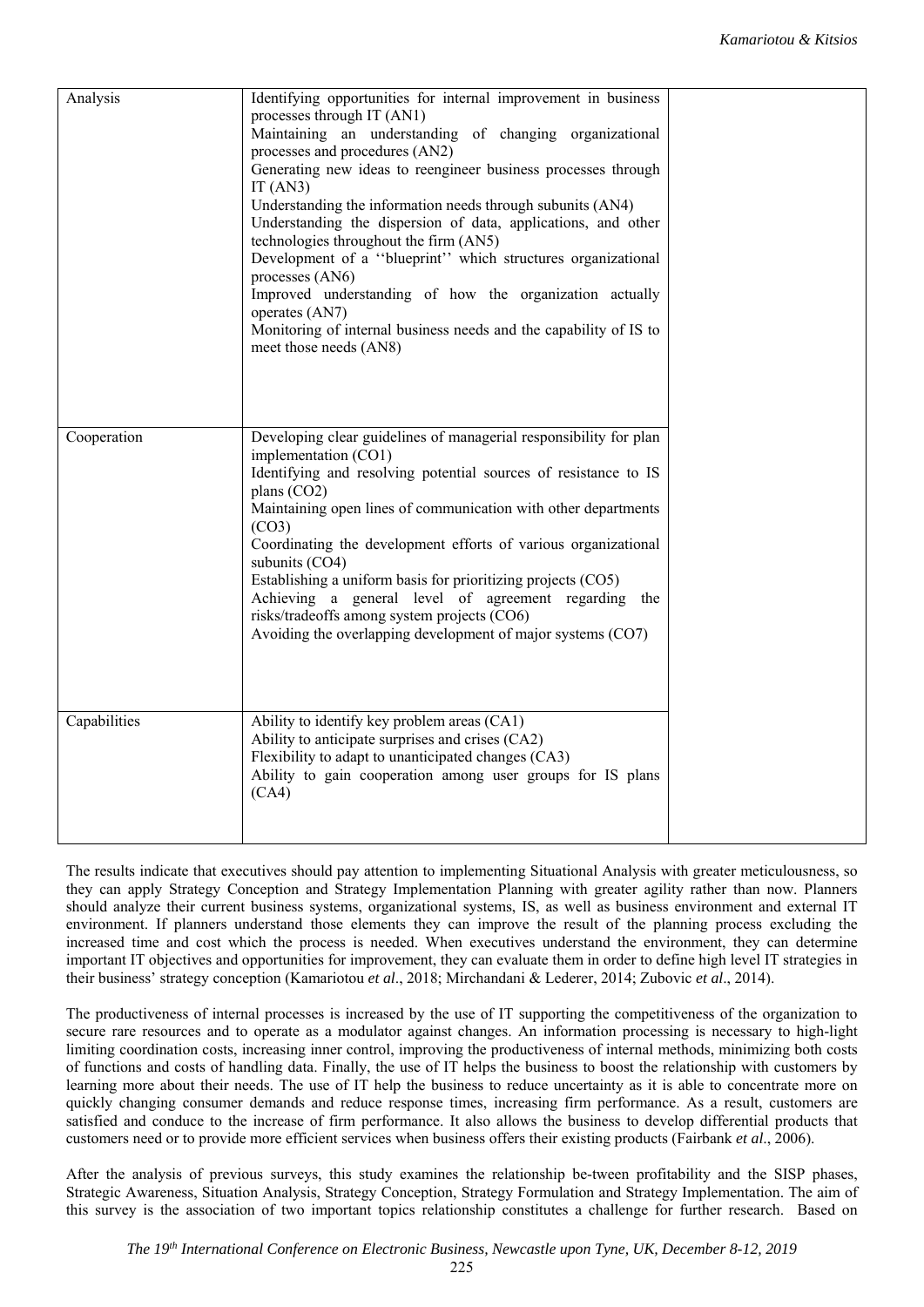previous findings and regarding previous researchers highlighted the effect of SISP on firm performance (Lederer & Sethi, 1996) the following hypotheses were indicated in order to be tested:

Strategic Awareness should concentrate on the planning process and on gaining appropriate knowledge about competitors, resources, customers and regulators. The understanding of that knowledge could be achieved through careful organization of the teams. Top management commitment provides greater organizational confidence and continual financial support for the process. Hence:

H1: Strategic Awareness positively affects firm's profitability.

Situation Analysis which focuses on the analysis of the business, organization and IS, would produce better knowledge about the organization's requirements. The analysis of external business and IT environments would help produce better knowledge about the effect of change and provide a better foundation for the plan, making it more possible to produce better results. Hence:

H2: Situation Analysis positively affects firm's profitability.

Strategy Conception, with recognition and assessment of opportunities, would provide more realistic alternatives. Recognition of IT objectives would enable the organization to align future IT and business objectives. Better alternatives and choices would support the plan produce better results. Hence:

H3: Strategy Conception positively affects firm's profitability.

Strategy Formulation includes the identification of the plan itself as far as processes, architectures, and projects. When the identification of the plan is careful, it would make it more possible to meet planning objectives. Better prioritization would result in greater likelihood of implementation and greater chance of meeting objectives. Hence: H4: Strategy Formulation positively affects firm's profitability.

Finally, Strategy Implementation Planning, with more attention to change management and a better action plan, would be more possible to achieve good implementation. Better control would result in more of the plan being implemented and as a result better delivery of planning goals. Hence:

H5: Strategy Implementation positively affects firm's profitability.

SISP is a formal process and SMEs can implement it to define IS strategy and apply the most suitable IS for their needs. This process encourages businesses to make decisions on the planning and the implementation of IS, analyzing their re-sources considering both the environmental opportunities and the threats. Moreover, SISP involves all the factors and the activities which are shown above as the benefits of the formalization. Mirchandani and Lederer (2014), investigated SISP phases and they discussed that as the environment becomes more complex, more Situational Analysis is required. The analysis of current business systems, organizational systems and IS, as well as current external, internal business environment and current external IT environment permit the organization to determine problems and diagnose opportunities. So, more research in the implementation of this process will highlight the phases that contribute more in the success of the process. This will enable managers to improve the activities of these phases and to be more effective.

## **METHODOLOGY**

A field survey was developed for IS executives. The instrument used five-point Likert-scales to operationalize two constructs: SISP phases and business performance. The SISP process constructs measured the extent to which the organization conducted the five planning phases and their tasks. The business performance measured using four dimensions named profitability, market share, number of new products to the market, customer satisfaction. The questionnaire was based on previous surveys regarding SISP phases and performance (Andersen, 2001; Brown, 2004; Cao & Schniederjans, 2004; King &Teo, 2000; Kitsios & Grigoroudis, 2014; Kitsios *et al*., 2015; 2009; Maharaj & Brown, 2015; Mentzas, 1997; Mirchandani & Lederer, 2014; Newkirk & Lederer, 2006; Newkirk *et al*., 2008; 2003).

Four IS executives were asked to participate in a pilot test. Each one completed the survey and commented on the contents, length, and overall appearance of the instrument. Then, the sample of this survey was IS executives in Greece and it was selected from the icap list (Newkirk & Lederer, 2006; Newkirk *et al*., 2003). SMEs which provided contact details were selected as the appropriate sample of the survey. Thus, the survey was sent to 1246 IS executives and a total of 160 returned the survey. Data analysis was implemented using Multivariate Regression Analysis.

#### **RESULT**

The internal consistency, calculated via Cronbach's alpha, ranged from 0.812 to 0.856, exceeding the minimally required 0.70 level (Newkirk *et al*., 2003; Pai, 2006). Table 3 presents the reliability statistics and Table 4 presents the results of regression analysis.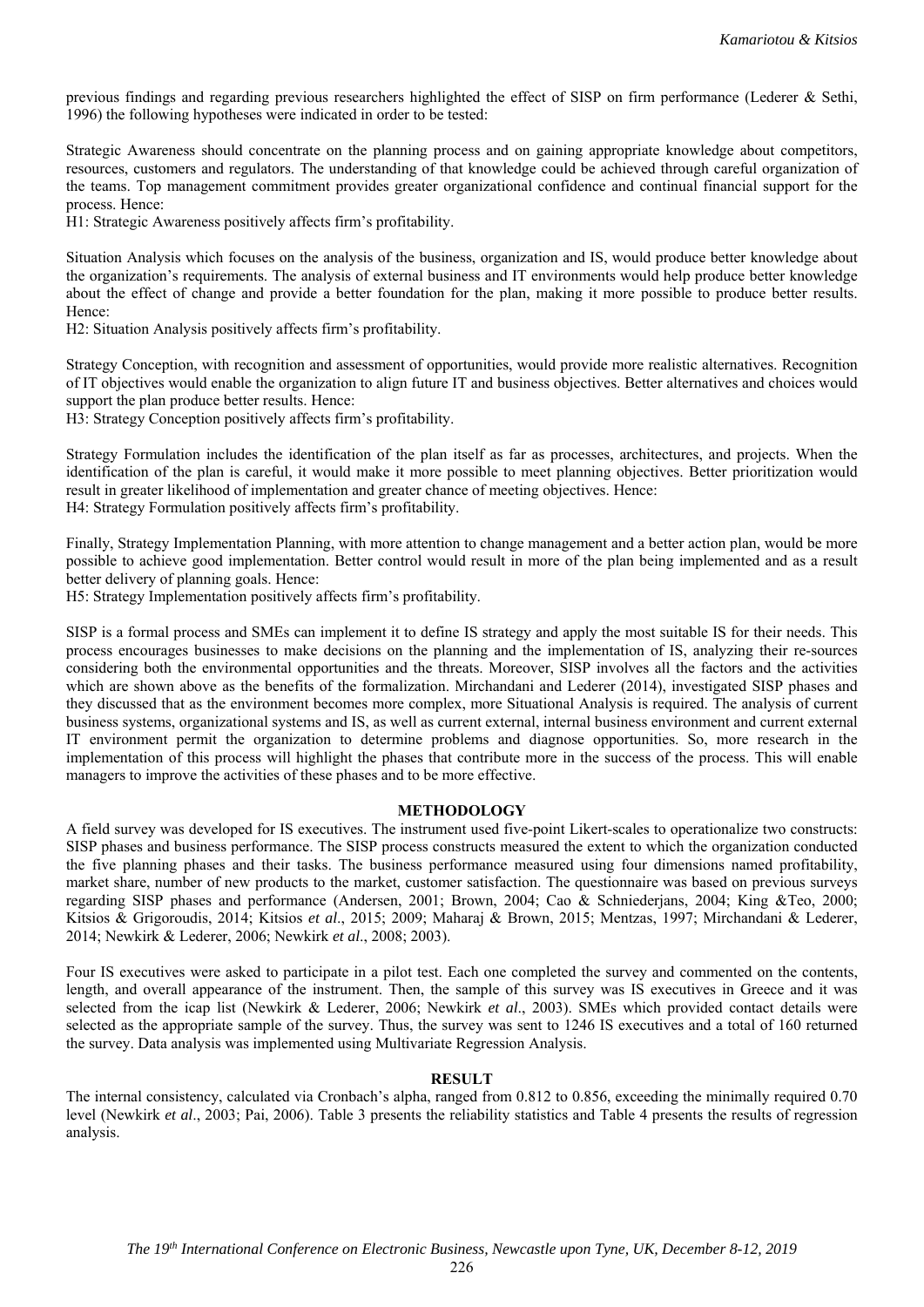| Table 3: Reliability statistics |                      |                       |                   |                 |  |
|---------------------------------|----------------------|-----------------------|-------------------|-----------------|--|
| <b>Constructs</b>               | <b>Scale Mean if</b> | <b>Scale Variance</b> | <b>Corrected</b>  | Cronbach's      |  |
|                                 | Item deleted         | if Item deleted       | <b>Item-Total</b> | <b>Alpha</b>    |  |
|                                 |                      |                       | Correlation       | if Item deleted |  |
| Strategic Awareness             | 17.425               | 14.913                | .642              | .839            |  |
| <b>Situation Analysis</b>       | 17,547               | 14,898                | .584              | .852            |  |
| <b>Strategy Conception</b>      | 17,368               | 14,978                | .733              | ,822            |  |
| <b>Strategy Formulation</b>     | 17,566               | 15,258                | .660              | ,835            |  |
| <b>Strategy Implementation</b>  | 17.660               | 14,188                | .778              | .812            |  |
| Firm Performance                | 18,000               | 17,086                | ,536              | ,856            |  |

#### Table 4: Coefficients a

| <b>Model</b>                | <b>Unstandardized</b><br>coefficients |            | <b>Standardized</b><br>coefficients |       | Sig. | <b>Hypothesis</b> |
|-----------------------------|---------------------------------------|------------|-------------------------------------|-------|------|-------------------|
|                             |                                       | Std. Error | Beta                                |       |      |                   |
| Constant                    | 1.105                                 | ,305       |                                     | 3,620 | .000 |                   |
| Strategic Awareness         | ,006                                  | .084       | .088                                | ,076  | .940 | $H1(-)$           |
| <b>Situation Analysis</b>   | ,038                                  | .072       | ,053                                | .524  | .602 | $H2$ (-)          |
| <b>Strategy Conception</b>  | ,214                                  | .105       | ,254                                | 2,048 | ,043 | $H3 (+)$          |
| <b>Strategy Formulation</b> | ,265                                  | ,088       | ,324                                | 3,022 | .003 | $H4 (+)$          |
| Strategy Implementation     | ,031                                  | ,106       | ,040                                | ,292  | ,771 | $H5(-)$           |

This study first analyzed the relationship between Strategic Awareness and firm's profitability. H1 found no support. As IS managers do not invest time on Strategic Awareness, they do not identify planning objectives and they are not committed. As a result this phase does not affect firm's profitability. Furthermore, Situation Analysis found no support (H2). Despite the fact that this phase is very important for IS executives in order to gather information about competitors, industry and customers, results show that they did not focus their attention on this phase (Newkirk & Lederer, 2006; Newkirk *et al*., 2003). So, this phase does not increase firm's profitability. As predicted by H3, Strategy Conception indicates a positive relationship with firm's profitability (β=0,214, p<0.005). Consequently, H3 is supported. In contrast, previous findings show that more strategy conception does not, apparently, contribute to a better set of alternatives to managers in order to choose (Newkirk & Lederer, 2006; Newkirk *et al*., 2003). Furthermore, H4 is supported since the Strategy Formulation has an important positive effect on firm's profitability (β=0,265, p<0.005). Finally, H5 found no support. The strategy implementation planning phase is especially interesting, because implementation is generally seen as the most crucial phase to success. Plans may be conceived and formulated but are seldom implemented. Unfortunately, the results of this survey show that managers do not implement their plans.

Results indicate that IS executives are not aware of analyzing the external IT environment and evaluating opportunities for IS development. This finding is crucial because it confirms that senior executives in SMEs do not invest in emergent technologies and cannot fit with the strategic, structural, and environmental dynamics. Furthermore, an important obstacle is that managers do not focus on organizing the planning team. Employees who will participate in the development of IS should have IT skills, motivation to develop effective IS and cooperation skills. This finding is associated with the lack of management support and the lack of clear guidelines about the IS development. IS executives should be able to define priorities, increase the cooperation among the IS team and provide guidelines regarding in order to support the effectiveness of IS plans and align them with business plans.

In response to anticipated changes in business environment, companies are developing IS at an increasing rate. Therefore, IT investment has been a significant issue for managers, as it is crucial budget items in most businesses. However, senior executives do not formulate IT strategies and priorities, so they cannot anticipate risks and crises. As managers cannot identify problem areas, they cannot redesign business processes. Thus, IS that are developed are based on the existing business processes and they cannot be aligned with IS objectives. This finding confirms the negative consequences that SMEs face due to the lack of strategic planning.

Management literature has shown results on the concentration of senior executives on Strategy Conception and Strategy Implementation. IT managers do not invest time on Strategic Awareness and Situation Analysis, as a result the implemented plans are not effective, successful and they do not meet business objectives (Brown, 2004; Kamariotou & Kitsios, 2019; 2017a; 2017b; 2016; Kitsios & Kamariotou, 2019a; b; c; Newkirk & Lederer, 2006; Newkirk *et al*., 2003). Furthermore, managers who only concentrate on the implementation of the process, can achieve shorter SISP horizons but they cannot align strategic goals with IT ones. Senior executives do not pay attention to strategic objectives how IS can increase business value because they focus on the horizon of the project and on decrease of cost due to limited IT budget (Brown, 2004). The results of this survey indicate that managers who pay attention to implementing Situational Analysis with greater meticulousness, they can apply Strategy Conception and Strategy Implementation Planning with greater agility rather than now. Planners could analyze their current business systems, organizational systems, IS, as well as the business environment and external IT environment in order to align IT strategy with business strategy. Thus, the output of the planning process can be significantly improved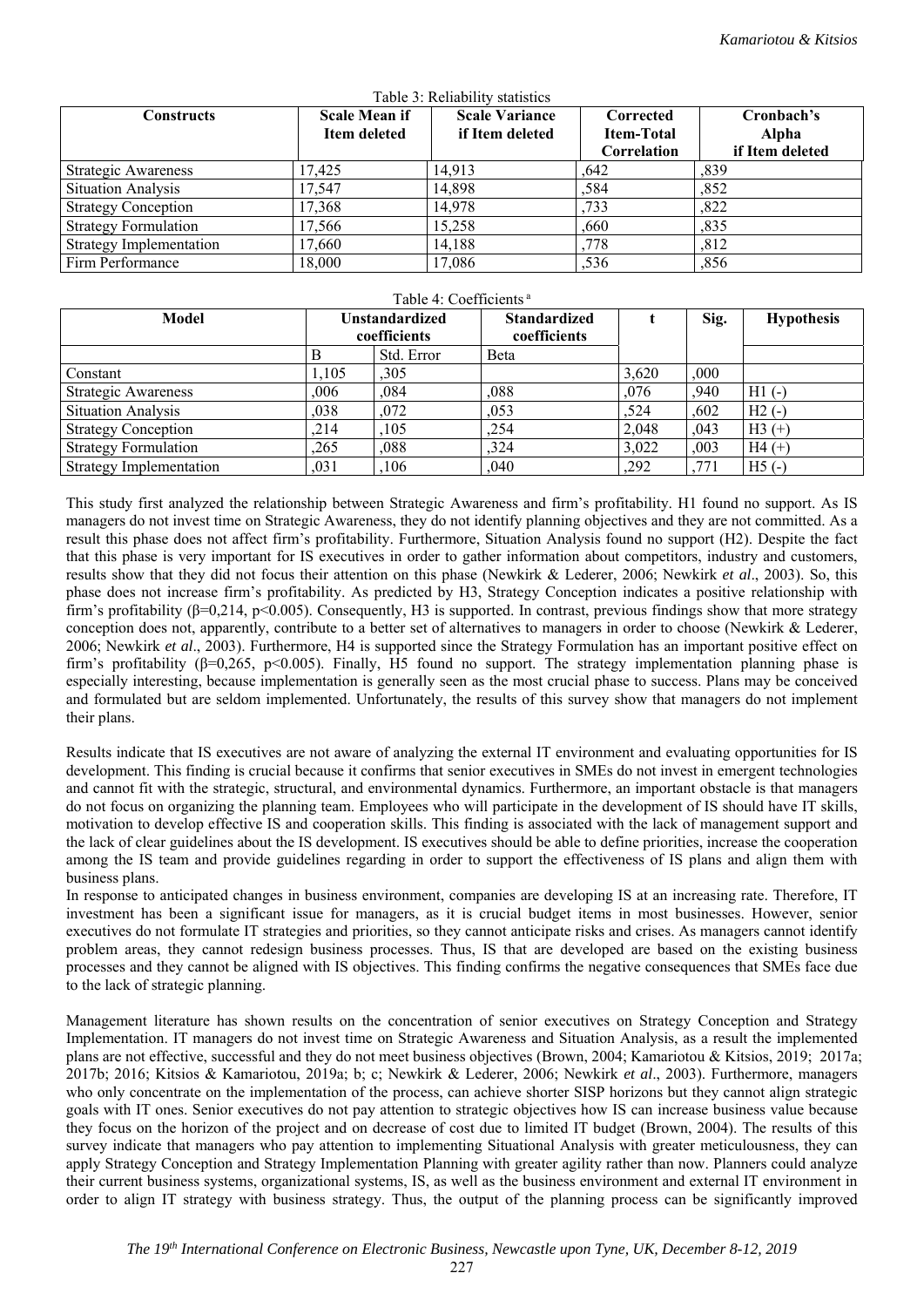excluding the increased time and cost needed for the process. When executives understand the environment, they can determine important IT objectives and opportunities for improvement and they can evaluate them in order to define high-level IT strategies in their business' strategy conception (Arvidsson *et al*., 2014; Burgelman et al., 2018; Chen *et al*., 2010; Kitsios & Kamariotou, 2016; Marabelli & Galliers, 2017).

#### **CONCLUSION**

So far, few academic researchers have paid attention to the effect of SISP phases on firm performance. This paper examines the contemporary impact of IT and business strategy on business performance, incorporating all these constructs into a model that is tested using Multivariate Regression Analysis. The results of this survey show that Strategy conception and formulation have a significant impact on business performance.

IT without strategic direction does not increase value to SMEs. SMEs should determine and communicate their vision, mission, business strategy and goals in order to align them with strategy and goals of IS. Managers in SMEs should be aware of IT issues in order to make better decisions for their businesses. This is difficult to be achieved when managers are not young and educated about IT. Frequently, they make decisions without focusing on the objectives of IS department and this can be an obstacle for SMEs profitability and competitiveness. Thus, a culture of innovation and supporting IT is required to increase SMEs benefits through the process of strategic alignment.

In order to develop sustainable performance in the current complex environment, SISP process is significant for businesses as it supports successful development and implementation of their IT projects. Implementing SISP process is a difficult task. It is necessary that businesses have multiple planning aspects by fully understanding their goals and strategies and facing up to their various issues. To conduct SISP process successfully, it is essential be that phases which have a positive impact on the process be taken into consideration.

The results of this study contribute to IS executives' awareness of the strategic use of IS planning in order to increase competitive advantage. Understanding those phases may help IS executives concentrate their efforts on organizations' objectives and recognize the greatest value of the planning process in their business. Second, the results of this survey can increase their awareness of the phases of SISP. IS executives should be knowledgeable about the five phases and they should not ignore the tasks of each one because this might be an obstacle which prevents the organization from achieving its planning goals and thus from realizing greater value.

A limitation of this study stems from the fact that the sample was not adequate. Nevertheless, the results of an exploratory study will be summarized in an improved conceptual model for further research. Also, this survey is made for SMEs. Future researchers could examine and compare these results with relative ones from large companies. Apparently, future researchers may use different methodologies for data analysis such as SEM.

# **REFERENCE**

- Andersen, T. J. (2001). Information technology, strategic decision making approaches and organizational performance in different industrial settings. *The Journal of Strategic Information Systems, 10*(2), 101-119. doi: 10.1016/S0963- 8687(01)00043-9
- Arvidsson, V., Holmström, J., & Lyytinen, K. (2014). Information systems use as strategy practice: A multi-dimensional view of strategic information system implementation and use. *The Journal of Strategic Information Systems*, *23*(1), 45-61. doi: 10.1016/j.jsis.2014.01.004
- Bourletidis, K., & Triantafyllopoulos, Y. (2014). SMEs survival in time of crisis: strategies, tactics and commercial success stories. *Procedia-Social and Behavioral Sciences*, *148*, 639-644. doi: 10.1016/j.sbspro.2014.07.092
- Brown, I. (2010). Strategic Information Systems Planning: Comparing Espoused Beliefs with Practice. *Proceedings of 18th European Conference on Information Systems (ECIS2010)* (pp. 1-12). South Africa, June 7-9.
- Brown, I. T. (2004). Testing and extending theory in strategic information systems planning through literature analysis. *Information Resources Management Journal (IRMJ)*, *17*(4), 20-48. doi: 10.4018/irmj.2004100102
- Burgelman, R. A., Floyd, S. W., Laamanen, T., Mantere, S., Vaara, E., & Whittington, R. (2018). Strategy processes and practices: Dialogues and intersections. *Strategic management journal*, *39*(3), 531-558. doi: 10.1002/smj.2741
- Cao, Q., & Schniederjans\*, M. J. (2004). Empirical study of the relationship between operations strategy and information systems strategic orientation in an e-commerce environment. *International Journal of Production Research*, *42*(15), 2915-2939. doi: 10.1080/00207540410001691884
- Chatzoglou, P. D., Diamantidis, A. D., Vraimaki, E., Vranakis, S. K., & Kourtidis, D. A. (2011). Aligning IT, strategic orientation and organizational structure. *Business Process Management Journal*, *17*(4), 663-687. doi: 10.1108/14637151111149474
- Chen, D. Q., Mocker, M., Preston, D. S., & Teubner, A. (2010). Information systems strategy: reconceptualization, measurement, and implications. *MIS quarterly*, *34*(2), 233-259. doi: 10.2307/20721426
- Drechsler, A., & Weißschädel, S. (2018). An IT strategy development framework for small and medium enterprises. *Information Systems and e-Business Management*, *16*(1), 93-124. doi: 10.1007/s10257-017-0342-2

228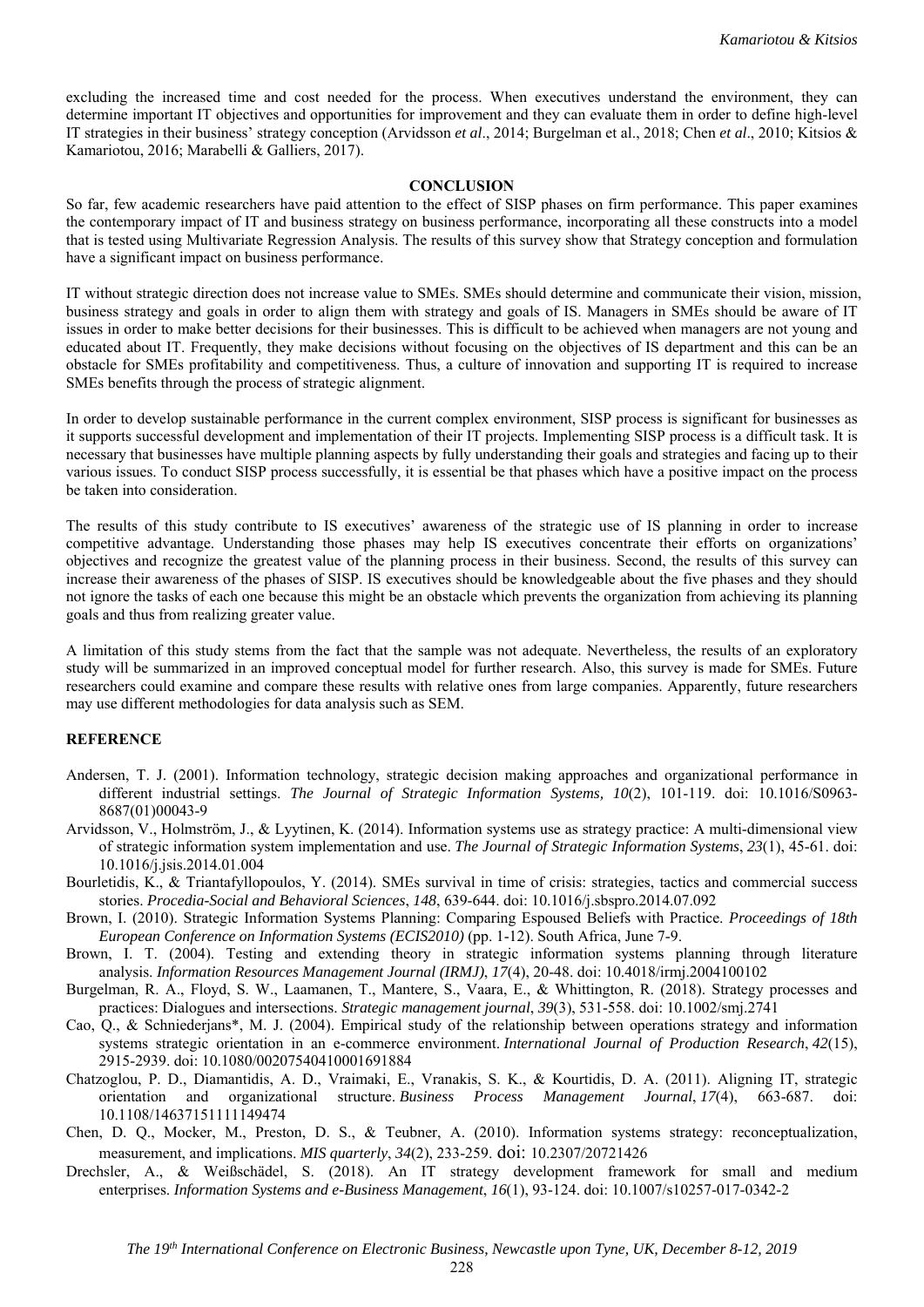- Fairbank, J. F., Labianca, G. J., Steensma, H. K., & Metters, R. (2006). Information processing design choices, strategy, and risk management performance. *Journal of Management Information Systems*, *23*(1), 293-319. doi: 10.2753/MIS0742- 1222230110
- Giannacourou, M., Kantaraki, M., & Christopoulou, V. (2015). The perception of crisis by Greek SMEs and its impact on managerial practices. *Procedia-Social and Behavioral Sciences*, *175*, 546-551. doi: 10.1016/j.sbspro.2015.01.1235
- Johnson, A. M., & Lederer, A. L. (2013). IS strategy and IS contribution: CEO and CIO perspectives. *Information Systems Management*, *30*(4), 306-318. doi: 10.1080/10580530.2013.832962
- Kamariotou, M., & Kitsios, F. (2019). Strategic Planning and Information Systems Success: Evaluation in Greek SMEs. *Proceedings of the 21st IEEE Conference on Business Informatics (CBI2019)* (pp. 204-211). Moscow, Russia, July 15-17
- Kamariotou, M., Kitsios, F., & Grigoroudis, E. (2018). Strategic Decision Making using Multicriteria Analysis: Information Systems Performance Evaluation in Greek SMEs. *Proceedings of the 7th International Symposium and 29th National Conference on Operational Research* (pp. 184-188). Chania, Greece, June 14-16
- Kamariotou, M., & Kitsios, F. (2017a). An Empirical Evaluation of Strategic Information Systems Planning Phases in SMEs: Determinants of Effectiveness. *Proceedings of the 6th International Symposium and 28th National Conference on Operational Research* (pp. 67-72). Thessaloniki, Greece, June 8-10.
- Kamariotou, M., & Kitsios, F. (2017b). Information Systems Phases and Firm Performance: A conceptual Framework. In A. Kavoura, D. Sakas, & P. Tomaras (Eds.). *Strategic Innovative Marketing, Springer Proceedings in Business and Economics* (pp. 553-560). Cham: Springer Nature
- Kamariotou, M., & Kitsios, F. (2016). Strategic Information Systems Planning: SMEs Performance outcomes. *Proceedings of the 5th International Symposium and 27th National Conference on Operation Research*, (pp. 153-157). Athens, Greece, June 9-11.
- Kappelman, L., Johnson, V., Torres, R., Maurer, C., & McLean, E. (2019). A study of information systems issues, practices, and leadership in Europe. *European Journal of Information Systems*, *28*(1), 26-42. doi: 10.1080/0960085X.2018.1497929
- Kearns, G. S., & Lederer, A. L. (2003). A resource-based view of strategic IT alignment: how knowledge sharing creates competitive advantage. *Decision sciences*, *34*(1), 1-29. doi: 10.1111/1540-5915.02289
- King, W. R., & Teo, T. S. (2000). Assessing the impact of proactive versus reactive modes of strategic information systems planning. *Omega*, *28*(6), 667-679. doi: 10.1016/S0305-0483(99)00079-1
- Kitsios, F., & Grigoroudis, E. (2014). Evaluating new service development effectiveness in tourism: An ordinal regression analysis approach. *Proceedings of the 3rd International Symposium & 25th National Conference on Operational Research* (pp. 138-145). Volos, Greece, June 26-28.
- Kitsios, F., & Kamariotou, M. (2019). Information Systems Strategy and Strategy-as-Practice: Planning Evaluation in SMEs. *Proceedings of Americas Conference on Information Systems (AMCIS2019)* (pp. 1-10). Cancun, Mexico, August 15-17.
- Kitsios, F., & Kamariotou, M. (2019). Strategizing Information Systems: An empirical analysis of IT Alignment and Success in SMEs. *Computers, 8* (4), pp. 1-14. doi: 10.3390/computers8040074
- Kitsios, F., & Kamariotou, M. (2019). Digital Business Strategy and Information Systems Planning: Determinants of Success. *Proceedings of the 14th European Conference on Innovation and Entrepreneurship (ECIE19)* (pp. 514-521). Kalamata, Greece, September 19-20.
- Kitsios, F., & Kamariotou, M. (2017). Strategic IT alignment: Business performance during financial crisis. In N. Tsounis, A. Vlachvei (Eds.), *Advances in Applied Economic Research, Springer Proceedings in Business and Economics* (pp. 503- 525). Switzerland: Springer.
- Kitsios, F., & Kamariotou, M. (2016). Decision Support Systems and Business Strategy: A conceptual framework for Strategic Information Systems Planning. *Proceedings of the 6th IEEE International Conference on IT Convergence and Security (ICITCS2016)* (pp. 149-153). Prague, Czech Republic, September 26-29.
- Kitsios, F., Doumpos, M., Grigoroudis, E., & Zopounidis, C. (2009). Evaluation of new service development strategies using multicriteria analysis: predicting the success of innovative hospitality services. *Operational Research, 9*(1), 17-33. doi : 10.1007/s12351-008-0025-3
- Kitsios, F., Grigoroudis, E., Giannikopoulos, K., Doumpos, M., & Zopounidis, C. (2015). Strategic decision making using multicriteria analysis: new service development in Greek hotels. *International journal of data analysis techniques and strategies, 7*(2), 187-202. doi: 10.1504/IJDATS.2015.068750
- Lederer, A. L., & Sethi, V. (1996). Key prescriptions for strategic information systems planning. *Journal of Management Information Systems*, *13*(1), 35-62. doi: 10.1080/07421222.1996.11518111
- Maharaj, S., & Brown, I. (2015). The impact of shared domain knowledge on strategic information systems planning and alignment. *South African Journal of Information Management*, *17*(1), 1-12. doi: 10.4102/sajim.v17i1.608
- Marabelli, M., & Galliers, R. D. (2017). A reflection on information systems strategizing: the role of power and everyday practices. *Information Systems Journal*, *27*(3), 347-366. doi: 10.1111/isj.12110
- Mentzas, G. (1997). Implementing an IS strategy—a team approach. *Long Range Planning*, *30*(1), 84-95. doi: 10.1016/S0024- 6301(96)00099-4
- Merali, Y., Papadopoulos, T., & Nadkarni, T. (2012). Information systems strategy: Past, present, future?. *The Journal of Strategic Information Systems*, *21*(2), 125-153. doi: 10.1016/j.jsis.2012.04.002
- Mirchandani, D. A., & Lederer, A. L. (2012). "Less is more:" information systems planning in an uncertain environment. *Information Systems Management*, *29*(1), 13-25. doi: 10.1080/10580530.2012.634293
- Mithas, S., Ramasubbu, N., & Sambamurthy, V. (2011). How information management capability influences firm performance. *MIS quarterly*, *35*(1), 237. doi: 10.2307/23043496